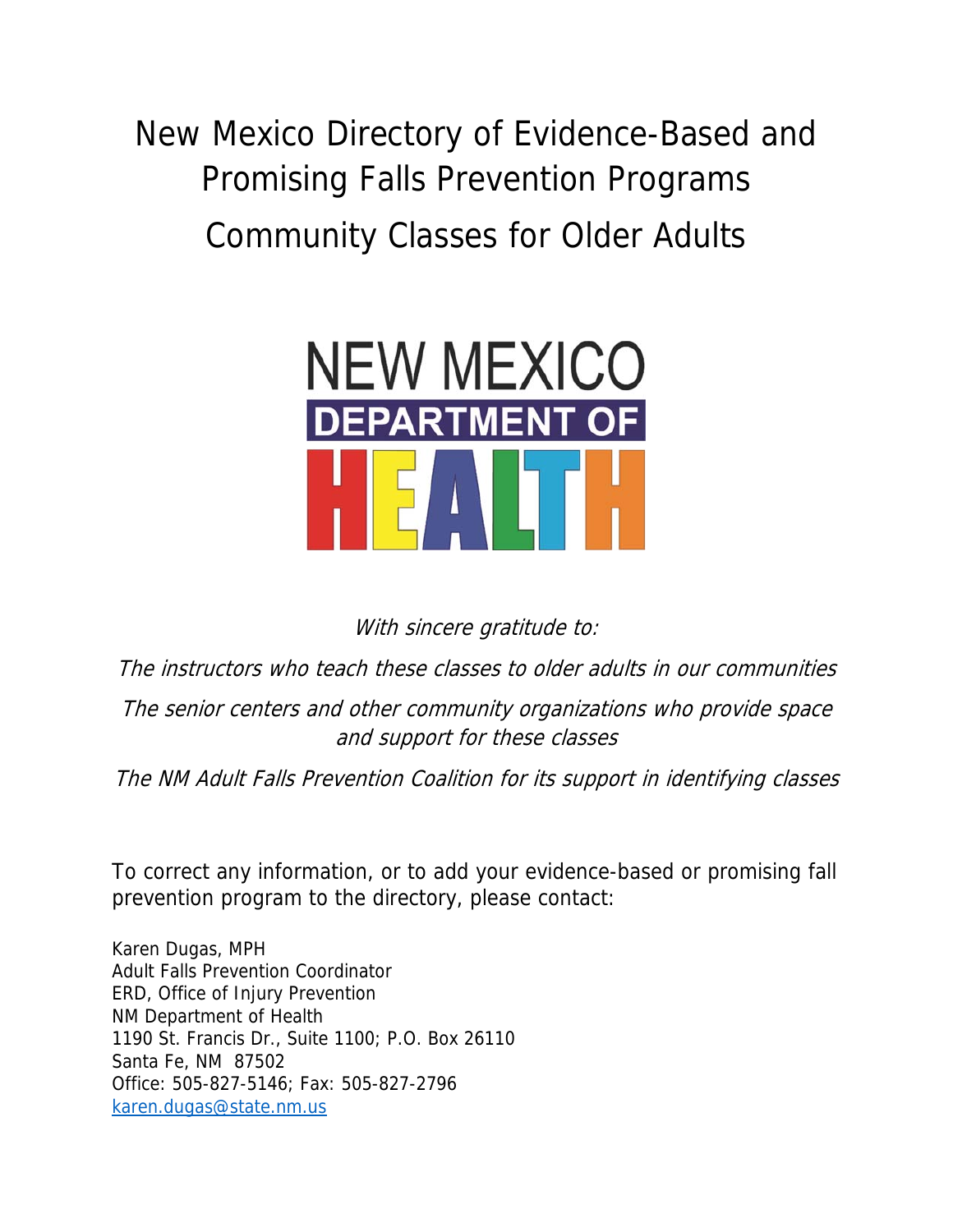

**State of New Mexico** The Honorable Susana Martinez, Governor

### **New Mexico Department of Health**

Retta Ward, PMH, Cabinet Secretary

### **Epidemiology and Response Division**

Michael Landen, MD, MPH, Director and State Epidemiologist

### **Injury and Behavioral Epidemiology Bureau**

Toby Rosenblatt, MPA, Bureau Chief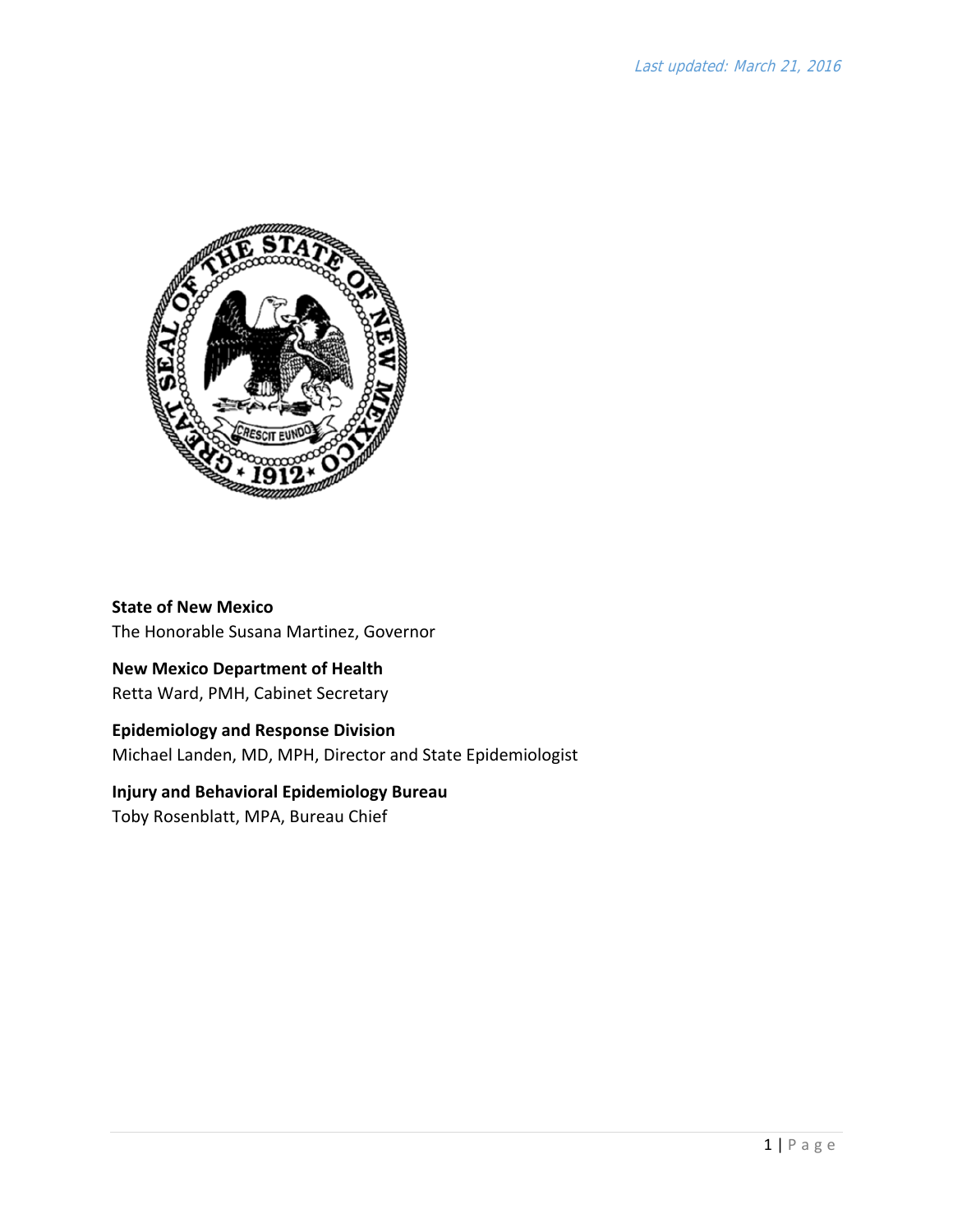# Table of Contents

| Ι.      |             |                                                                  |  |
|---------|-------------|------------------------------------------------------------------|--|
| $\Pi$ . |             | Description of 7 Evidence-Based and Promising Programs in NM 3   |  |
|         |             |                                                                  |  |
|         |             |                                                                  |  |
|         |             |                                                                  |  |
|         |             |                                                                  |  |
|         | $e_{\cdot}$ |                                                                  |  |
|         | f.          |                                                                  |  |
|         | q.          |                                                                  |  |
|         |             |                                                                  |  |
| III.    |             | Listing of Evidence-Based and Promising Programs in NM by County |  |
|         |             |                                                                  |  |
|         |             | h Chave County<br>$\overline{\phantom{a}}$                       |  |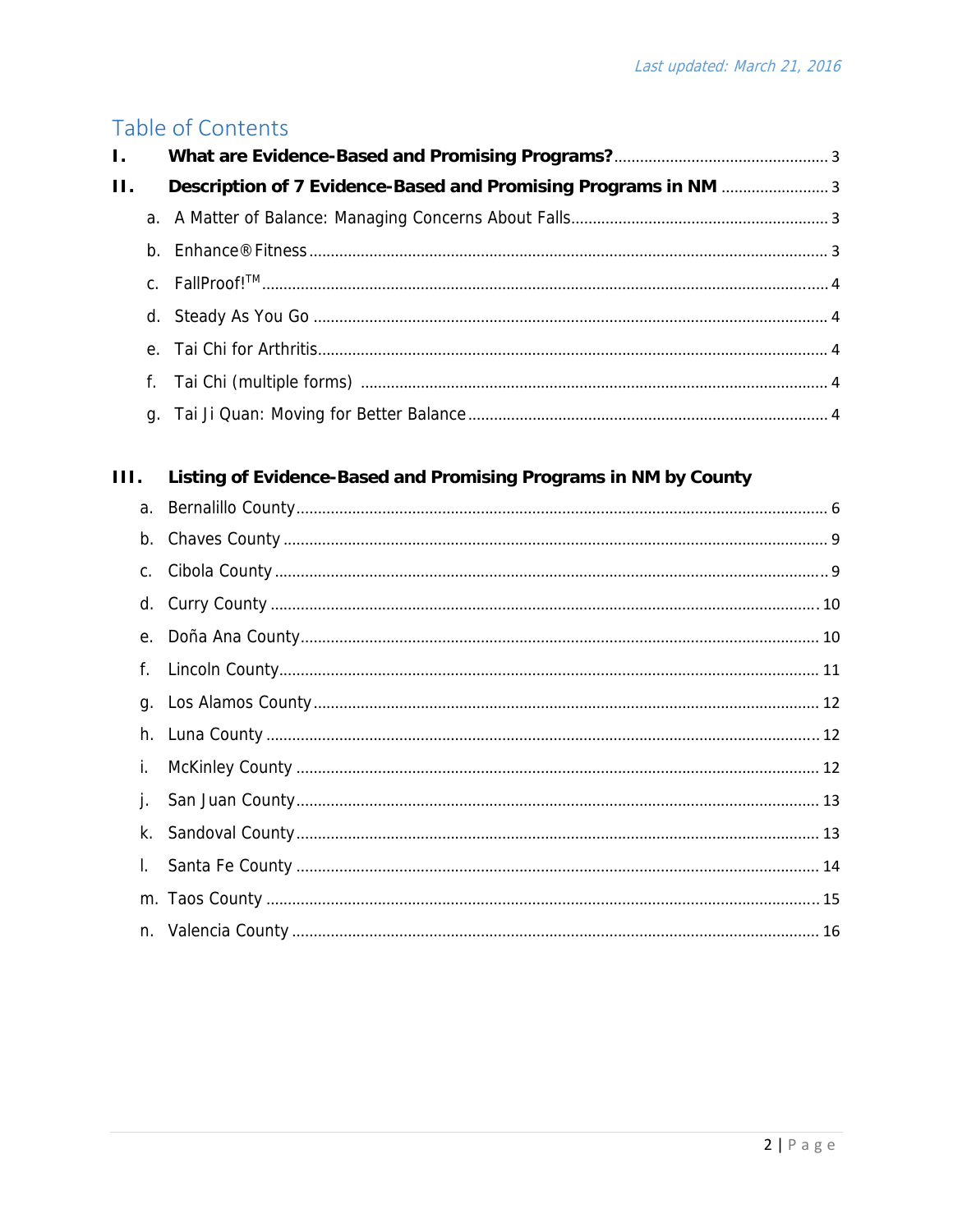### **I. What are Evidence-Based and Promising Programs?**

- Evidence-based programs have been reliably studied and evaluated and have been shown to reduce the risk of falls or fall-related injuries, including death.
- Promising programs may have been adapted from an evidence-based program to fit a new population or setting, may use a new delivery model, or may have been evaluated using fewer or less rigorous studies. Some promising programs may be in the process of becoming an evidence-based program by following rigorous assessment guidelines that take several years to finalize.

Evidence-based falls prevention programs and interventions are listed in the Center for Disease Control and Prevention (CDC)'s Compendium of Effective Fall Interventions; the National Council on Aging (NCOA)'s list of Fall Prevention Programs for Older Adults. Additionally, the U.S. Preventive Services Task Force's publishes recommendations for preventing falls in Fall Prevention in Older Adults: Counseling and Preventive Medication. The programs listed as "promising" in this directory are not listed in these sources but, as mentioned above, may be in the process of becoming an evidence-based program, have emerging evidence supporting its effectiveness at falls prevention, or have been adapted from a recognized evidence-based program for a new population or setting.

### **II. Description of 7 Evidence-Based and Promising Programs in NM**

The programs listed in this directory currently are being offered in New Mexico at senior centers, senior living communities, community or multi-generational centers, and other organizations serving older adults at are evidence-based or promising programs for the prevention of falls among older adults ages 65 and older. Seven programs in 14 New Mexico counties are listed below.

- 1. A Matter of Balance: Managing Concerns About Falls. EVIDENCE-BASED PROGRAM. The goal of A Matter of Balance: Managing Concerns About Falls is to reduce the fear of falling and increase activity levels in older adults. Classes are led by coaches trained by MaineHealth, the developers of A Matter of Balance, and consist of standing and chairbased exercises that develop strength and balance.
	- o To gain the health benefit (increase physical activity and reduced fear of falling), individuals should participate in at least one 2-hour class, once per week, for a minimum of 8 weeks (at least 16 hours total).
- 2. *Enhance®Fitness*. PROMISING PROGRAM. *Enhance®Fitness* is a promising program developed by Senior Services of Seattle, WA in partnership with Group Health Cooperative and the University of Washington. The classes consist of a mix of aerobic and balance exercises, weight training, and stretching, and facilitates social support among participants.
	- o While a minimum number of hours to gain the health benefit (increased physical activity and ability to sustain independent living) is not stated, a fitness check is conducted at four months, and the research studies evaluating the program identified minimum health gains at four months.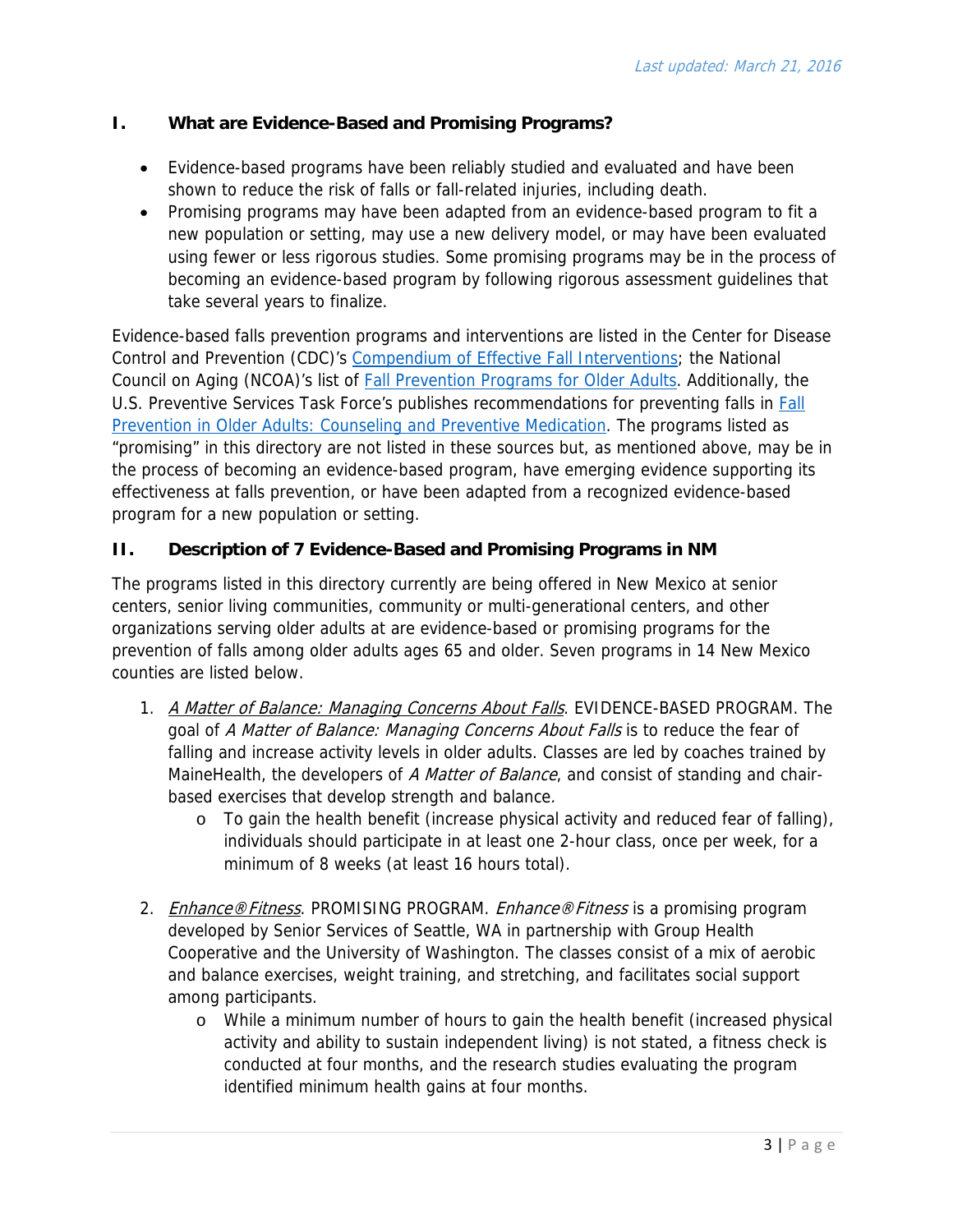- 3. *FallProof!<sup>™</sup>.* PROMISING PROGRAM. *FallProof!* was developed by researchers at the Center for Successful Aging at California State University, beginning in a laboratory setting and expanding to a community-based group program, and is specifically designed for high-risk and physically-frail older adults. The program identifies participants' initial balance and mobility, and gradually challenges participants to more challenging tasks over time.
	- o To gain the health benefit, individuals should participate in at least one 60 minute class, two times per week, for 24 weeks.
- 4. Steady As You Go. PROMISING PROGRAM. Steady As You Go, developed by Age Concern in Otego, New Zealand, is a community-based group physical activity program developed from the physical therapist-administered, one-on-one evidenced-based Otago model. Otago is one of the most-studied falls prevention interventions and has been shown to significantly reduce falls and fall-related injuries and increase physical activity and confidence in self-efficacy regarding fall prevention, as well as being cost-effective.
	- o To gain the health benefit (improved gait and balance), individuals should participate in at least one 60-minute class, once per week, for 12 months. One break lasting up to 6-8 weeks by the end of the 12-month period appears to present no losses in the health benefit.
- 5. Tai Chi for Arthritis. EVIDENCE-BASED PROGRAM. Tai Chi for Arthritis was developed by Dr. Paul Lam of the Tai Chi for Health Institute. The goals of the program include improving health and wellness and increasing muscle strength, which in turn supports and protects joins and reduces pain. Tai Chi for Arthritis is also effective in preventing falls among older adults.
	- o To gain the health pain (reduced pain, reduced risk of falls and increased physical function), individuals should participate in at least one 60-minute class, twice per week, for a minimum of 12 consecutive weeks (at least 24 hours total).
- 6. Tai Chi (multiple forms). EVIDENCE-BASED PROGRAM. Various traditional forms of Tai Chi teach balance and strength in addition to the other teachings (such as the development and management of internal energy and improvement in mental function) included in this ancient martial art. The CDC has previously determined that various Tai Chi forms are inherently effective at preventing falls among older adults, even if the class wasn't specifically designed for older adults. Variations include simplified Tai Chi, Tai Chi Cu'uan, Tai Chi Chih, chair-based Tai Chi, and many others.
	- o The minimum number of hours to gain a health benefit depends upon the specific Tai Chi variation. Ask the instructor about the recommended minimum length of time to participate in the class.
- 7. Tai Ji Quan: Moving for Better Balance. EVIDENCE-BASED PROGRAM. Developed by Dr. Fuzhong Li of the Oregon Research Institute, Tai Ji Quan: Moving for Better Balance is an evidence-based fall prevention program developed from the traditional martial art of tai chi. Tai Ji Quan was designed specifically for older adults and others who want to improve balance and strength, and uses eight simplified tai chi forms, with variations.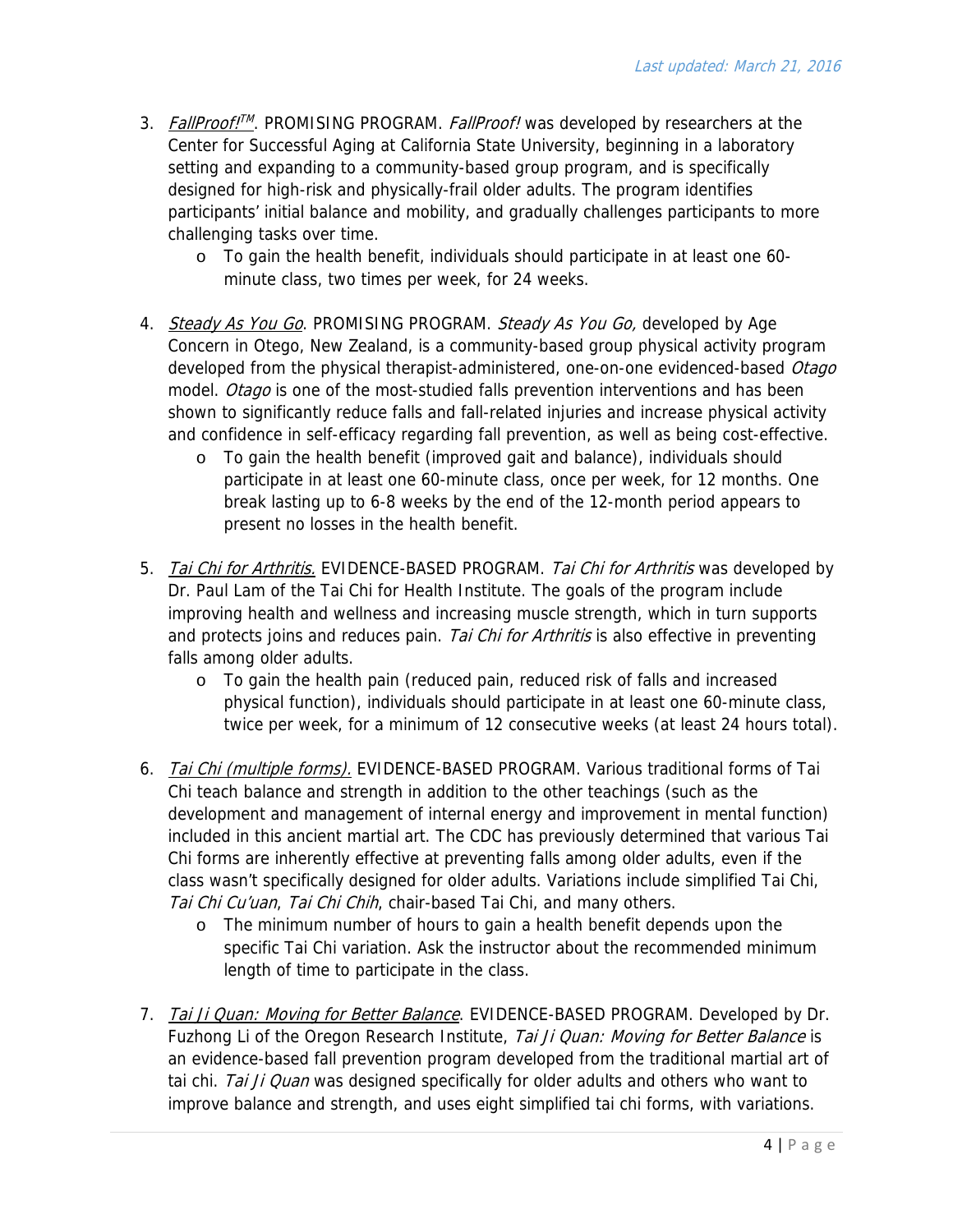o To gain the health benefit (reduced frequency of falls), individuals should participate in at least one 60-minute class, twice per week, for a minimum of 24 consecutive weeks (at least 48 hours total).

**Important note:** To maintain the health benefit for each of these programs, individuals should continue to participate in an evidence-based or promising fall prevention class beyond the minimum length of time for which the health benefit has been demonstrated. In other words, older adults should adopt these falls prevention strategies as a change in lifestyle, rather than a one-time activity. Otherwise, the health benefit will be lost over time.

Staying physically active in these classes, in addition to making the home safer and having a health care provider check annually for vision problems and risky medications, are key strategies to preventing falls among older adults. Risky medications include any prescription or over-the-counter medications that cause dizziness or sleepiness and put the individual at risk for falls. Common risky prescription medications include opioids (painkillers such as morphine, hydrocodone and oxycodone) and benzodiazepines (mood stabilizers such as diazepam, lorazepam and alprazolam). A common risky over-the-counter medication includes antihistamines (allergy medications such as diphenhydramine).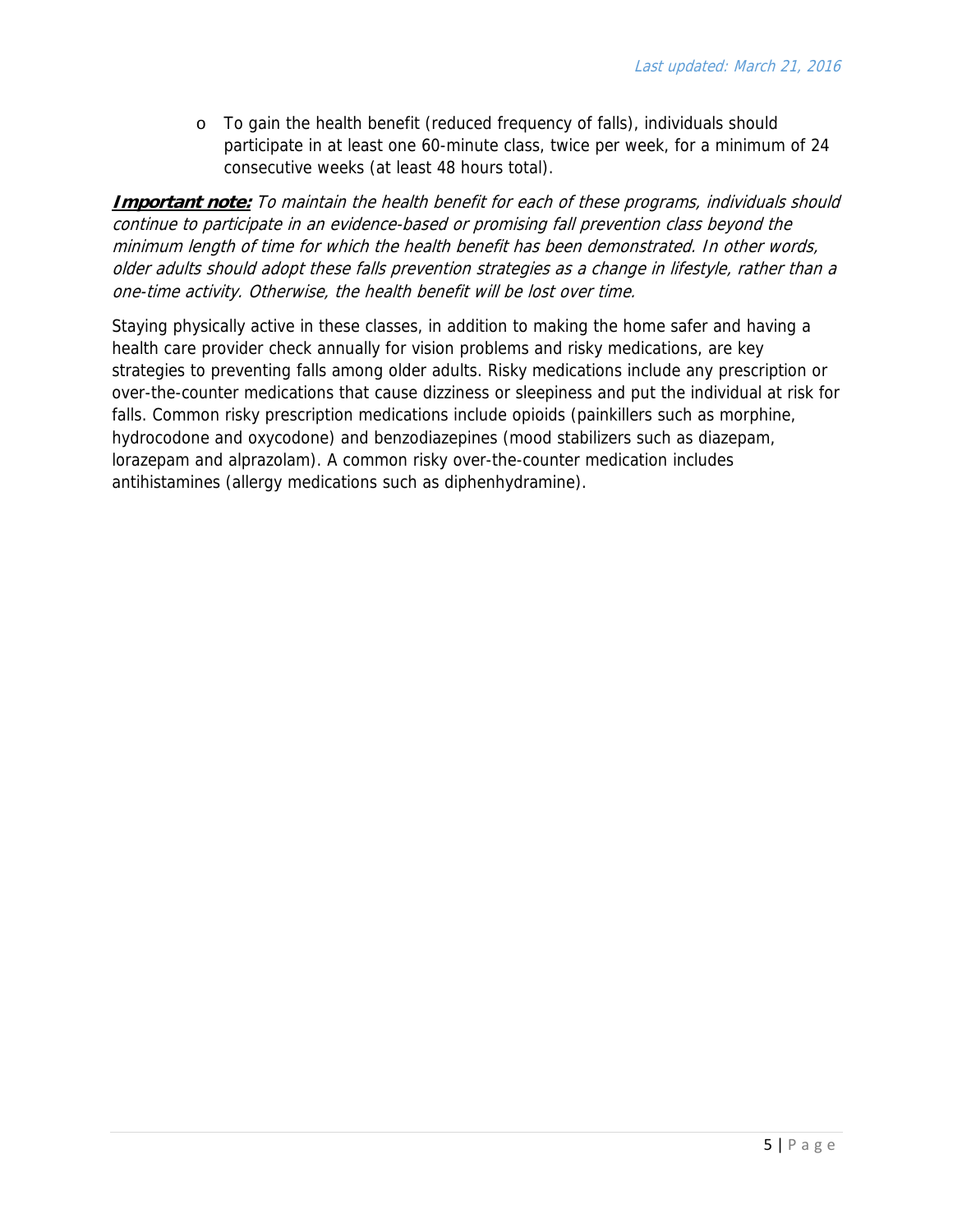**III. Listing of Evidence-Based and Promising Programs in NM by County** 

# **Bernalillo County**

**Barelas Senior Center**  714 7th St. SW Albuquerque, NM 87102 505-764-6436 https://www.cabq.gov/seniors/centers/barelas-senior-center **Class (1):** Tai Chi Cu'uan **Day and Time:** Wednesdays, 9:30-10:30 am **Additional Information:** \$5 suggested donation

**Bear Canyon Senior Center**  4645 Pitt NE Albuquerque, NM 87111 505-767-5959 https://www.cabq.gov/seniors/centers/bear-canyon-senior-center **Class (1 of 2):** T'ai Chi Chih **Days and Times:** Wednesdays, 11:30 am - 1:00 pm

| Class $(2 \text{ of } 2)$ :    | T'ai Chi Chih              |
|--------------------------------|----------------------------|
| Days and Times:                | Wednesdays, $3:30-4:30$ pm |
| <b>Additional Information:</b> | n/a                        |

### **Highland Senior Center**

131 Monroe NE Albuquerque, NM 87108 505-767-5210 https://www.cabq.gov/seniors/centers/highland-senior-center **Class (1):** Tai Chi Cu'uan **Day and Time:** Thursdays, 2:00-3:00 pm **Additional Information:** \$5 suggested donation

**Isleta Pueblo Elder Center** 1001 Tribal Road 140 Isleta, NM 87022 505-869-9770 http://www.isletapueblo.com/elder-center.html **Class (1):** Tai Chi **Day and Time:** Call for schedule **Additional Information:** n/a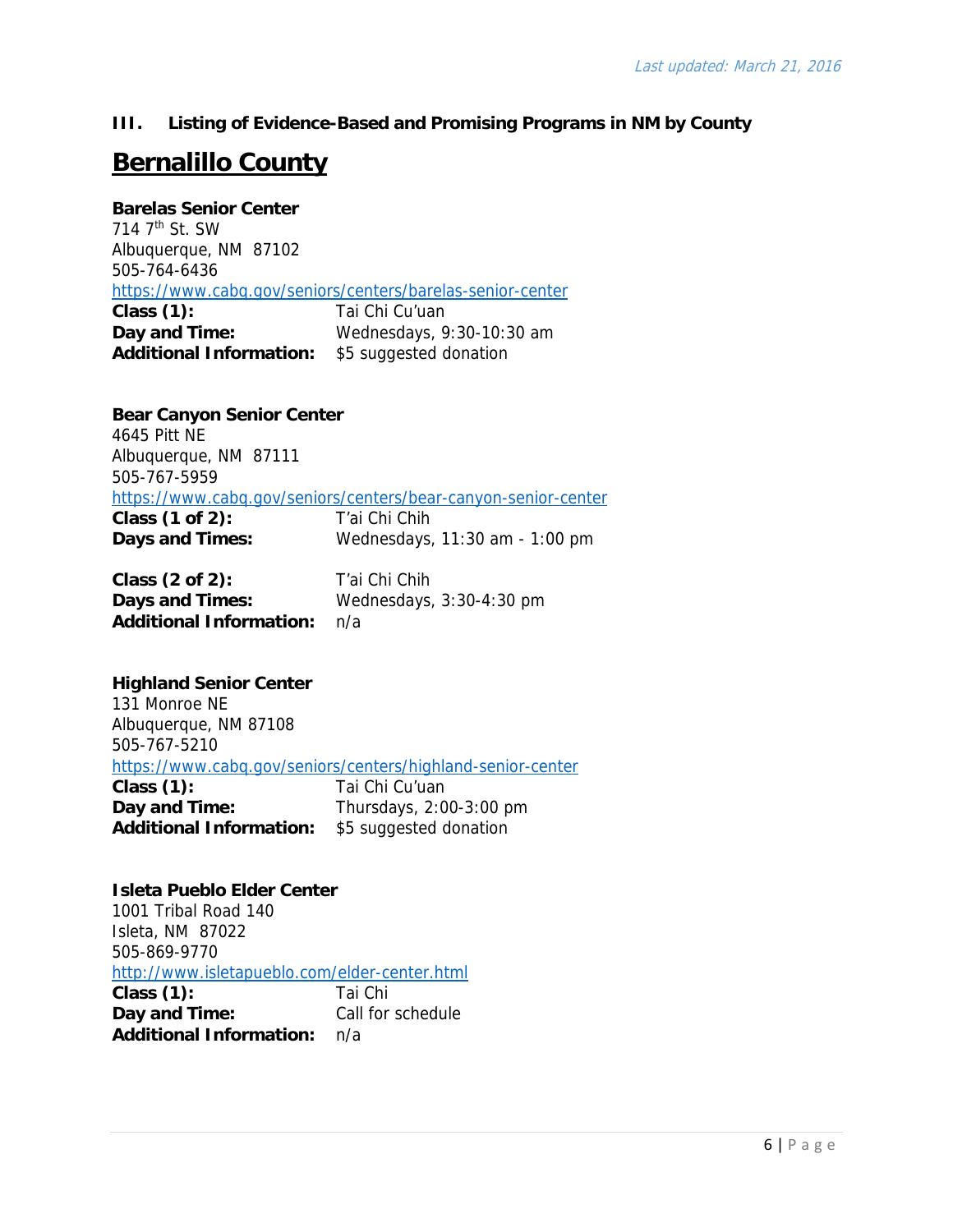### **La Vida Llena Senior Living**

10501 Lagrima de Oro Rd. NE Albuquerque, NM 87111 505-293-4001 http://www.lavidallena.com/retired/ **Class (1):** Better Balance with Tai Chi **Day and Time:** Tuesdays and Thursdays, 11:00-11:45 am **Additional Information:** Free to Silver Sneakers members; otherwise \$2.50 per class

### **Los Padillas Community Center**

2117 Los Padillas Rd. SW Albuquerque, NM 87105 505-468-7600 http://www.bernco.gov/community-services/los-padillas.aspx **Class (1):** EnhanceFitness **Day and Time:** Mondays, Tuesdays & Thursdays, 1:30-2:30 pm **Additional Information:** n/a

#### **Los Volcanes Senior Center**

6500 Los Volcanes NW Albuquerque, NM 87121 505-767-5999 https://www.cabq.gov/seniors/centers/los-volcanes-senior-fitness-center **Class (1 of 3):** Tai Chi **Day and Time:** Wednesdays (1<sup>st</sup>, 2<sup>nd</sup> and 3<sup>rd</sup>), 12:00-1:00 pm **Class (2 of 3):** Tai Chi Cu'uan **Day and Time:** Tuesdays, 3:00-4:00 pm **Class (3 of 3):** EnhanceFitness **Day and Time:** Mondays, Wednesdays & Fridays, 1:00-2:00 pm

**Additional Information:** \$3 suggested donation

### **Manzano del Sol Village**

5201 Roma Ave NE Albuquerque, NM 87108 505-262-2311 http://www.good-sam.com/index.php/locations/manzanodelsolvillage **Class (1 of 2):** Tai Ji Quan: Moving for Better Balance for Beginners **Day & Time:** Wednesdays 10:45-11:45 am **Class (2 of 2):** Tai Ji Quan: Moving for Better Balance **Day and Time:** Tuesdays & Thursdays, 9:00-10:00 am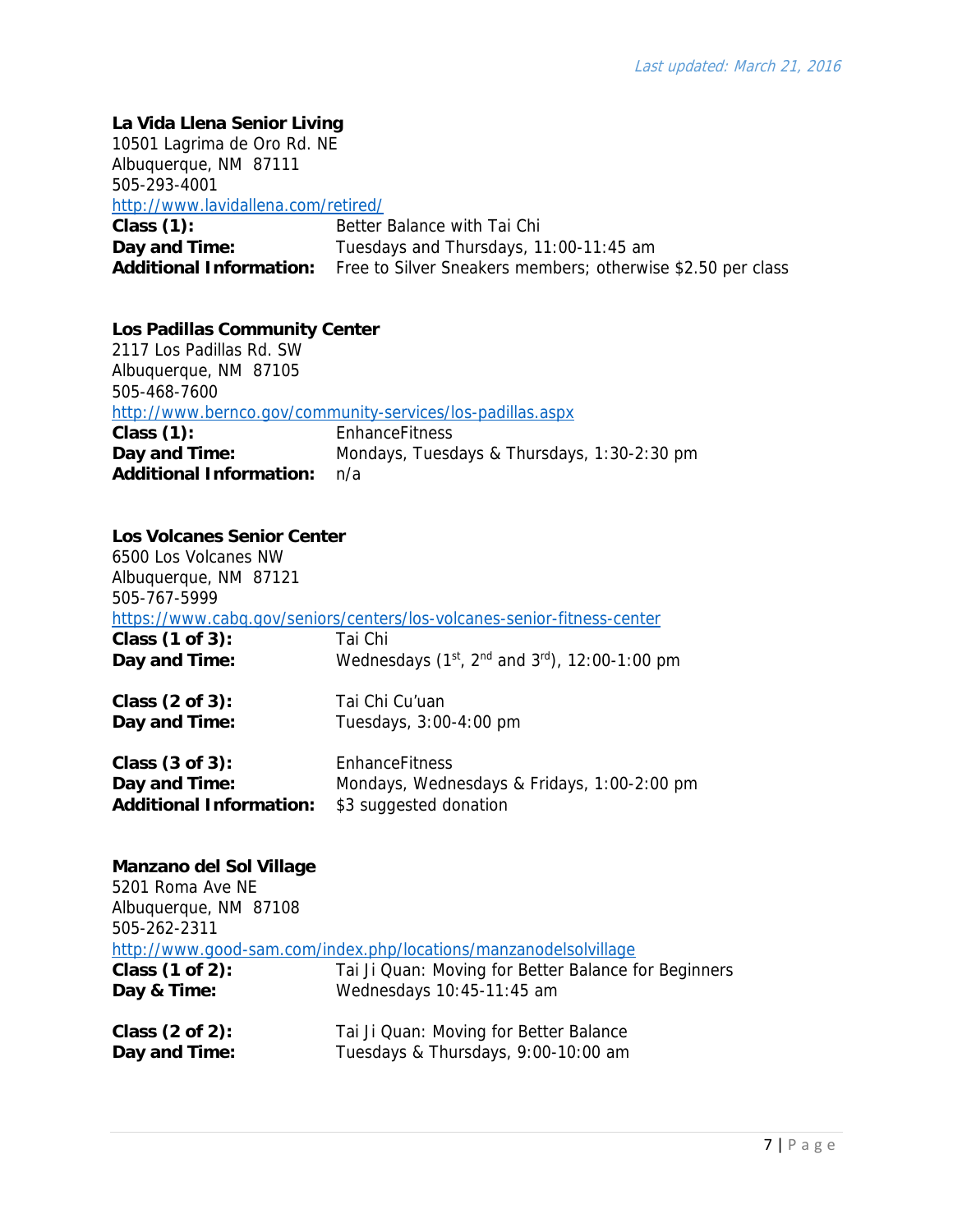**Additional Information:** \$5/day drop-in or \$30 for monthly membership; Tai Ji Quan: Moving for Better Balance on Tuesdays & Thursdays is free for all seniors; ask about discounts.

#### **Manzano Mesa Multigenerational Center**

501 Elizabeth SE Albuquerque, NM 87123 505-275-8731 https://www.cabq.gov/seniors/centers/manzano-mesa-multigenerational-center **Class (1):** Tai Chi Cu'uan **Day and Time:** Tuesdays, 9:30-10:30 am **Additional Information:** \$5 suggested donation

| North Domingo Baca Multigenerational Center<br>7521 Carmel Ave NF<br>Albuquerque, NM 87113 |                                                                                  |  |  |
|--------------------------------------------------------------------------------------------|----------------------------------------------------------------------------------|--|--|
| 505-764-6475                                                                               | https://www.cabg.gov/seniors/centers/north-domingo-baca-multigenerational-center |  |  |
| Class (1 of 3):                                                                            | Yang Style Tai Chi                                                               |  |  |
| Day and Time:                                                                              | Fridays, 11:30 am - 12:30 pm                                                     |  |  |
| Class $(2 \text{ of } 3)$ :                                                                | <b>FnhanceFitness</b>                                                            |  |  |
| Day and Time:                                                                              | Mondays, Wednesday & Fridays, 10:15-11:15 am                                     |  |  |
| Class $(3 \text{ of } 3)$ :                                                                | <b>EnhanceFitness</b>                                                            |  |  |
| Day and Time:                                                                              | Tuesdays, Wednesdays & Fridays, 8:00-9:00 am                                     |  |  |
| <b>Additional Information:</b>                                                             | Yang Style Tai Chi: \$5 suggested donation                                       |  |  |

#### **North Valley Senior Center**

3825 4th Street NW Albuquerque, NM 87107 505-761-4025 https://www.cabq.gov/seniors/centers/north-valley-senior-center **Class (1 of 2):** Tai Chi Cu'uan<br> **Day and Time:** Mondays, 9:30 **Day and Time:** Mondays, 9:30-10:30 am

| Class $(2 \text{ of } 2)$ :    | <b>EnhanceFitness</b>                       |
|--------------------------------|---------------------------------------------|
| Day and Time:                  | Mondays, Wednesdays & Fridays, 8:45-9:45 am |
| <b>Additional Information:</b> | Tai Chi Cu'uan: \$5 suggested donation      |

**Palo Duro Senior Center** 5221 Palo Duro NE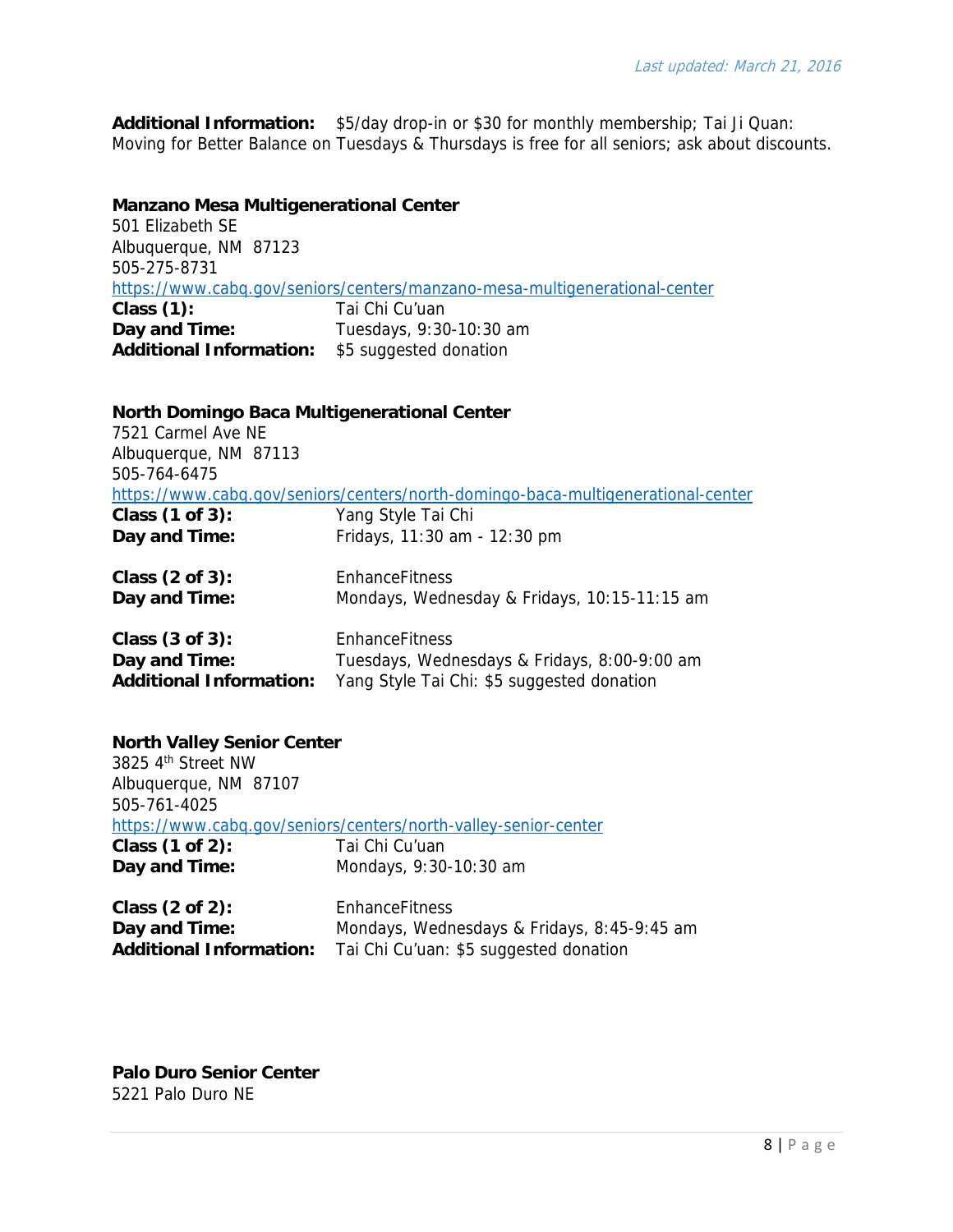Albuquerque, NM 87110 505-888-8102 https://www.cabq.gov/seniors/centers/palo-duro-senior-center **Class (1):** Beginners T'ai Chi Chih Series

**Day and Time:** Wednesdays Afternoons

**Additional Information:** Tai Chi Cu'uan: \$60 for 8 weeks. Course begins in July; call for schedule.

## **Chaves County**

**The Roswell J.O.Y. Center**  1822 N. Montana Ave. Roswell, NM 88201 575-623-4866 http://www.chavescountyjoycenters.com/ **Class (1 of 2):** EnhanceFitness **Day and Time:** Mondays, Tuesdays & Thursdays, 9:00-10:00 am **Class (2 of 2):** EnhanceFitness **Day and Time:** Mondays, Tuesdays & Thursdays, 2:00-3:00 pm **Additional Information:** n/a

# **Cibola County**

**Cibola Senior Citizen Center**  550 Jurassic Ct. Grants, NM 87020 505-285-3922 http://www.cityofgrants.net/#!senior-citizen-center-grants-nm/c14dj **Class (1):** EnhanceFitness **Day and Time:** Mondays, Wednesdays & Fridays, 10:00-11:00 am **Additional Information:** \$4 for individuals 60+

# **Curry County**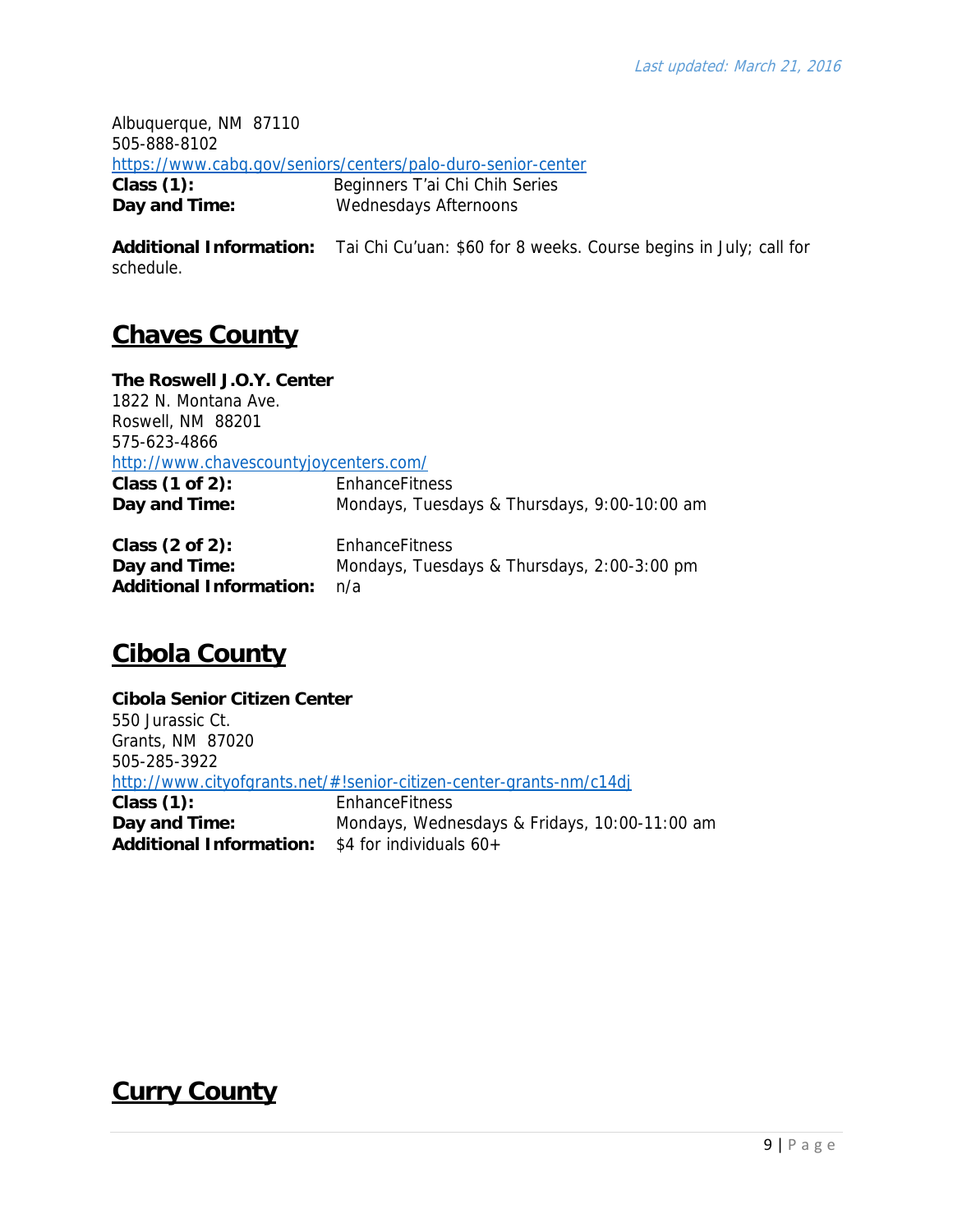### **City of Clovis Wellness Center (Aquatic Center)**

1700 East Seventh Clovis, NM 88101 575-762-4519 http://www.cityofclovis.org/?page\_id=606

| Class $(1 of 2)$ : | <b>EnhanceFitness</b>                        |
|--------------------|----------------------------------------------|
| Day and Time:      | Mondays, Tuesdays & Thursdays, 9:45-10:45 am |

| Class $(2 \text{ of } 2)$ : | EnhanceFitness                                                                 |
|-----------------------------|--------------------------------------------------------------------------------|
| Day and Time:               | Monday, Tuesdays & Thursday, 11:00 am - 12:00 pm                               |
|                             | <b>Additional Information:</b> Ask for Jolene Fox when calling for information |

### **Doña Ana County**

### **Frank O'Brien Papen Center**  304 Bell Avenue Las Cruces, NM 8805 575-541-2455 http://www.las-cruces.org/departments/parks-and-recreation/recreation/fitness/tai-chi **Class (1 of 4):** Tai Ji Quan: Moving for Better Balance **Day and Time: Mondays & Wednesdays, 10:30-11:20 am Class (2 of 4):** Tai Ji Quan: Moving for Better Balance **Day and Time:** Tuesdays & Thursdays, 10:30-11:20 am **Class (3 of 4)** Tai Chi **Day and Time Mondays & Wednesdays, 5:30-6:30 pm Class (4 of 4)** Tai Chi **Day and Time Tuesdays & Thursdays, 5:30-6:30 pm**

**Additional Information:** Pre-registration if required for Tai Chi classes; call for prices and series start times

### **Good Samaritan Society**

Las Cruces Village 3025 Terrance Dr. Las Cruces, NM 88011 575-522-1362 http://www.good-sam.com/index.php/locations/lascrucesvillage

| Class $(1)$ :           | Tai Ji Quan: Moving for Better Balance    |
|-------------------------|-------------------------------------------|
| Day and Time:           | Mon, Tues, Wed, Thurs, Fri, 9:00-10:00 am |
| Additional Information: | Classes begin in May 2016                 |

**Haciendas at Grace Village**  2802 Corte Dios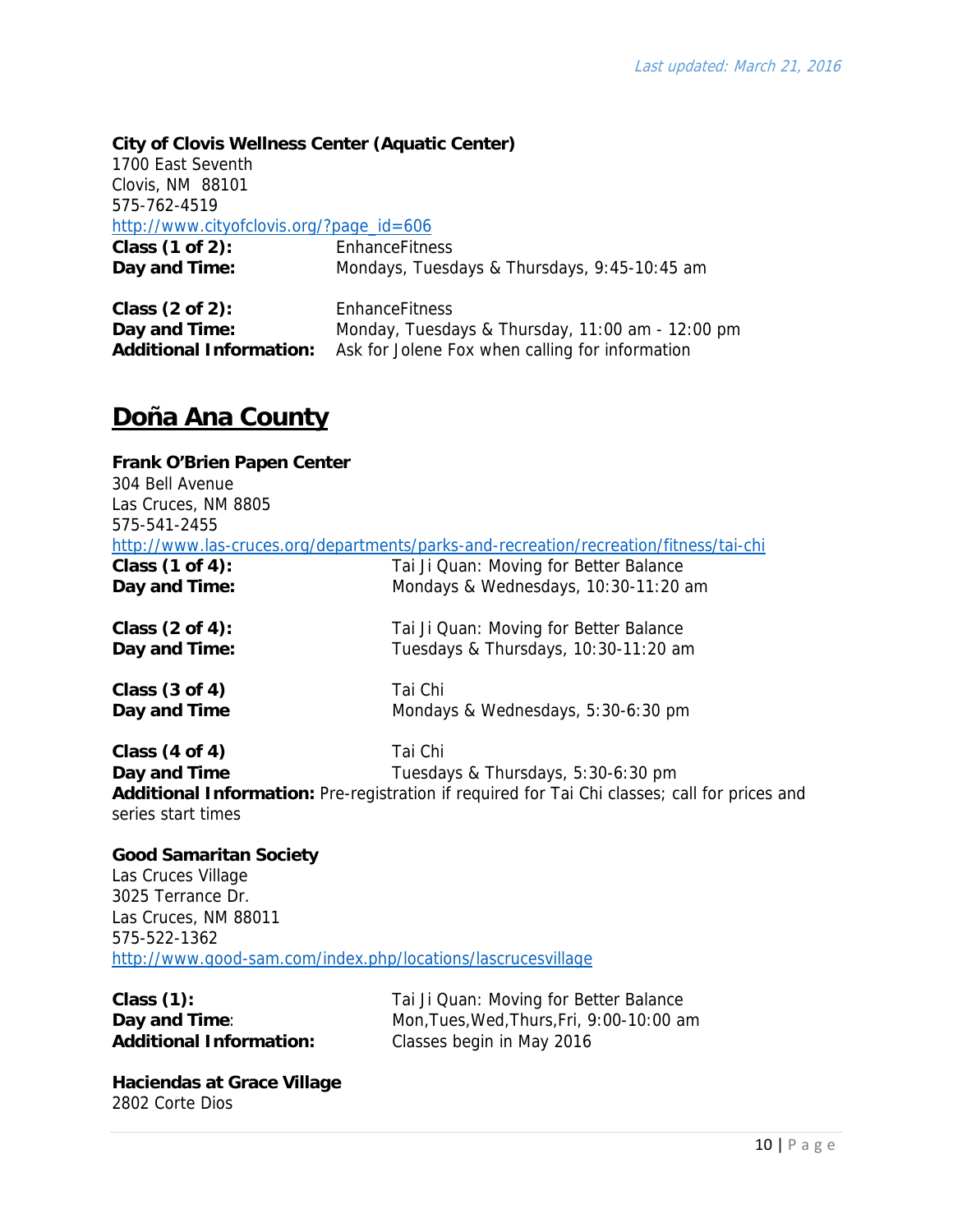Las Cruces, NM 88011 575-524-1020 http://gracevillagelc.com/

**Class (1):** Tai Ji Quan: Moving for Better Balance **Day and Time: Mondays, Wednesdays, Fridays, 10:00-11:30am Additional Information:** Classes are for residents only

#### **Munson Senior Center**

975 S. Mesquite St. Las Cruces, NM 88001 575-528-3000 http://www.las-cruces.org/departments/community-and-cultural-services/senior-programs **Class (1):** EnhanceFitness **Day and Time:** Mondays, Wednesdays & Fridays, 8:00-9:00 am **Additional Information:** n/a

### **Sage Café Community Center**

6121 Reynolds Drive Las Cruces, NM 88001 575-257-4900 http://www.las-cruces.org/departments/public-information-office/newsreleases/2015/april/sage-cafe-coffee **Class (1):** EnhanceFitness **Day and Time:** Tuesdays, Wednesdays & Fridays, 12:00-1:00 pm **Additional Information:** n/a

### **White Sands Missile Range**

Bell Gymnasium White Sands, NM 88002 575-678-3374

**Class (1):** Tai Ji Quan: Moving for Better Balance **Day and Time:** Call for schedule **Additional Information:** For residents only

## **Grant County**

### **Silver City Recreation Center** 1016 N. Silver St. Silver City, NM 88061 575-388-3087 http://www.townofsilvercity.org/r/town\_of\_silver\_city\_NM.php?r=56,san87 **Class (1):** Tai Ji Quan: Moving for Better Balance **Days and Times:** Tuesdays & Thursday, 10:00-10:55 am **Additional Information:** First class FREE; \$2 per class after the first class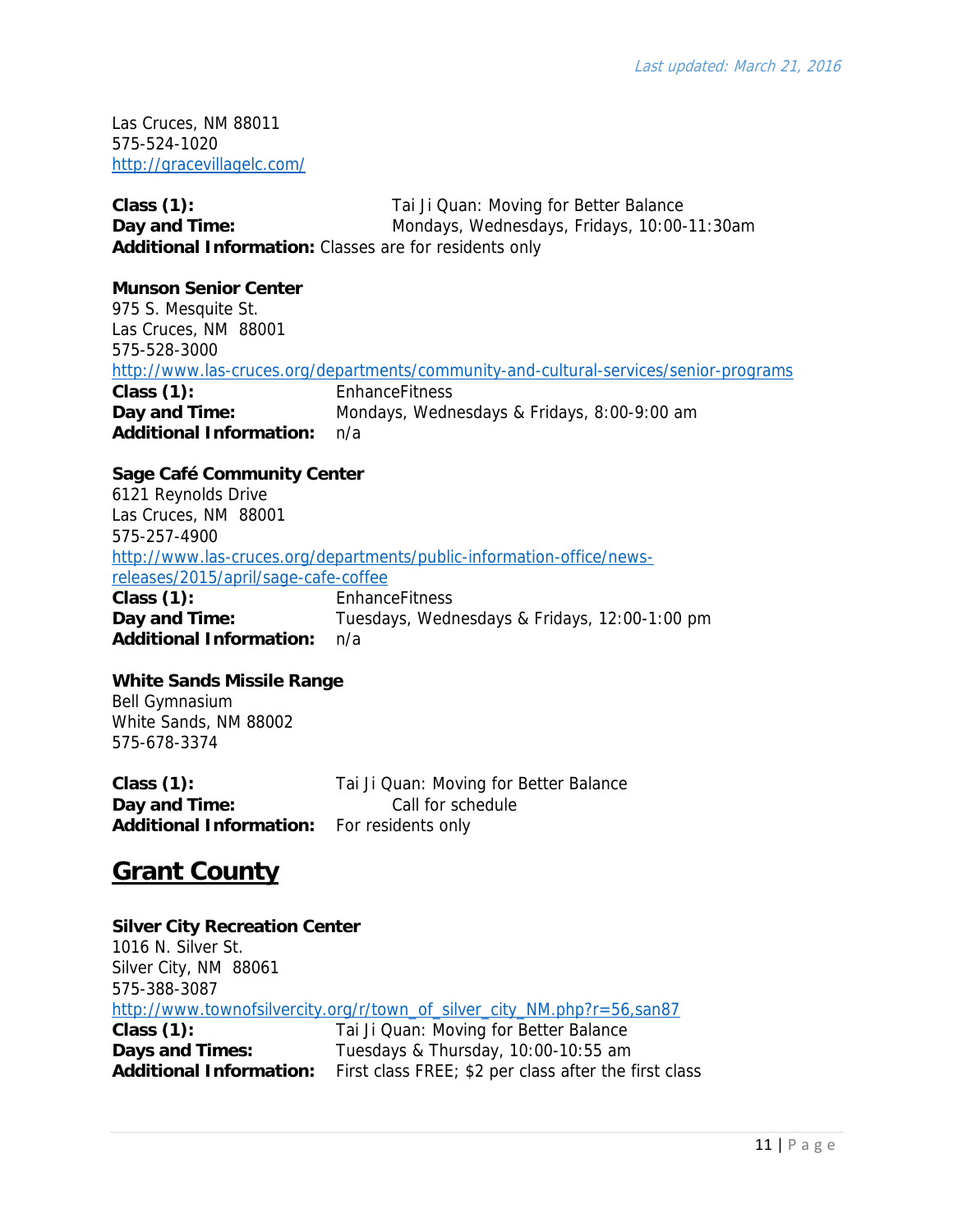# **Lincoln County**

### **Ruidoso Athletic Club**

415 Wingfield St. Ruidoso, NM 88345 575-257-4900

### http://www.ruidosoathleticclub.com/

**Class (1):** EnhanceFitness **Days and Times:** Mondays, Wednesdays & Fridays, 1:30-2:30 pm **Additional Information:** n/a

## **Los Alamos County**

### **Betty Ehart Senior Center**

1101 Bathtub Row Los Alamos, NM 87544 505-662-8920 http://www.losalamosseniorcenter.com/ **Class (1):** A Matter of Balance **Days and Times:** Call for schedule **Additional Information:** \$5 suggested donation

## **Luna County**

**Robert L. Beckett Senior Complex (Deming Senior Center)**  800 South Granite Deming, NM 88030 575-546-8823 http://www.demingseniors.org/ **Class (1):** Tai Chi **Days and Times:** Mondays & Fridays, 10:00-11:00 am **Additional Information:** n/a

## **McKinley County**

### **Bread Spring Senior Center**  190A Rodeo Road Gallup, NM 87301 505-778-5888 http://baahaali.navajochapters.org/ **Class (1):** Tai Chi<br> **Davs and Times:** Call for schedule

**Days and Times: Additional Information:** n/a **Zuni Wellness Center** Zuni, NM 87327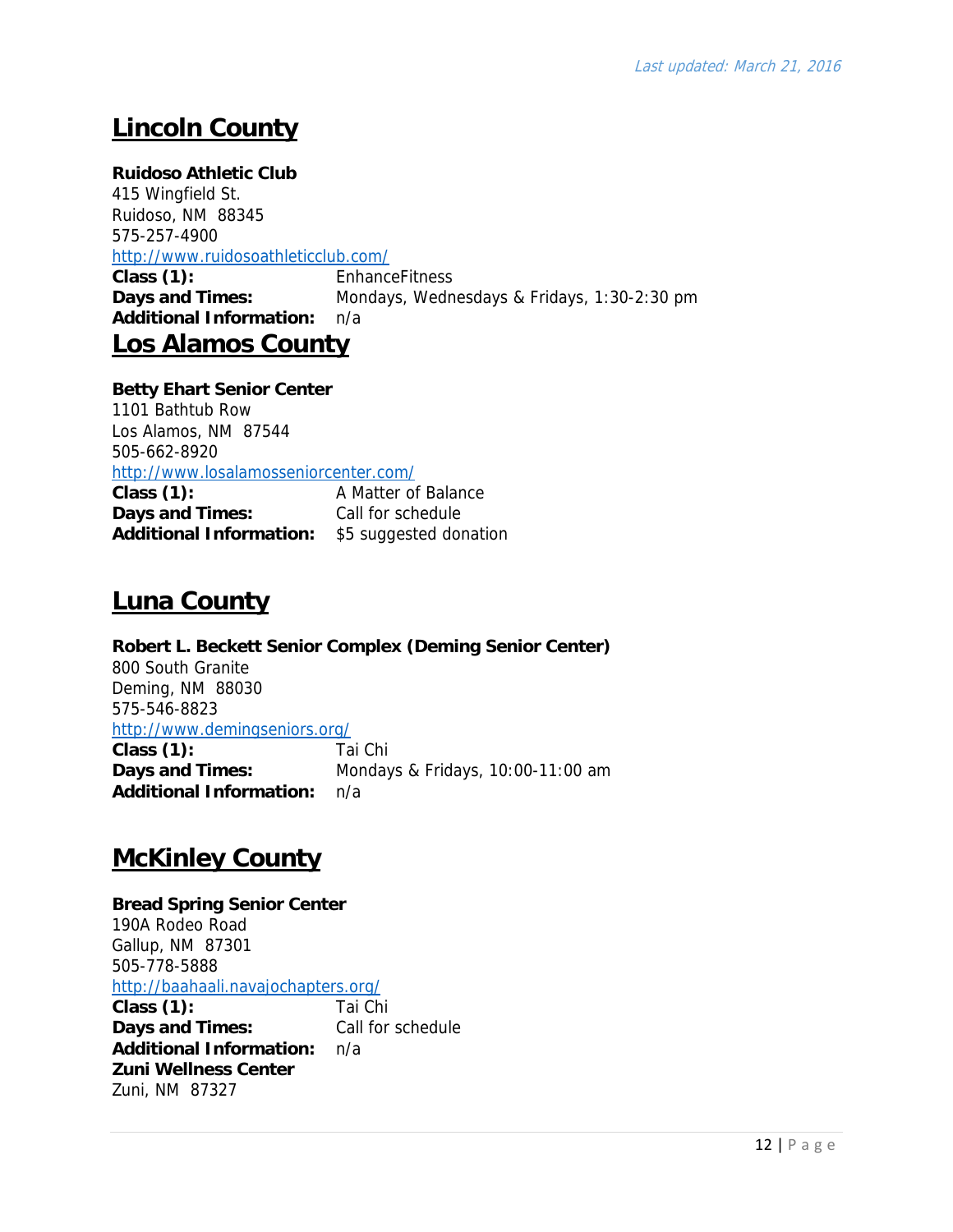505-782-2665 http://www.ashiwi.org/programs.aspx **Class (1):** EnhanceFitness **Days and Times:** Mondays, Tuesdays, Wednesdays, 2:00 pm- 3:00 pm **Additional Information:** n/a

### **San Juan County**

**Bonnie Dallas Senior Center**  208 N. Wall Ave. Farmington, NM 87401 505-599-1380 http://www.fmtn.org/index.aspx?NID=200

**Class (1):** Tai Chi **Days and Times:** Thursdays, 9:30-10:30 am **Additional Information:** \$3 suggested donation for individuals 60+

**Shiprock Senior Center**  U.S. Highway 491 Shiprock, NM 87420 505-368-1560 http://www.naaa.navajo-nsn.gov/senior\_citizen\_cntr.html **Class (1):** Tai Chi for Arthritis **Days and Times:** Call for schedule **Additional Information:** n/a

# **Sandoval County**

**Bernalillo Senior Center**  255 Camino del Pueblo Bernalillo, NM 87004 505-867-9448 http://www.sandovalcounty.com/departments/community-services/senior-services/seniorcenters/bernalillo-senior-center **Class (1):** Tai Chi **Days and Times:** Wednesdays, 1:30-2:30 pm **Additional Information:** n/a

**Corrales Senior Center** 4324-A Corrales Rd.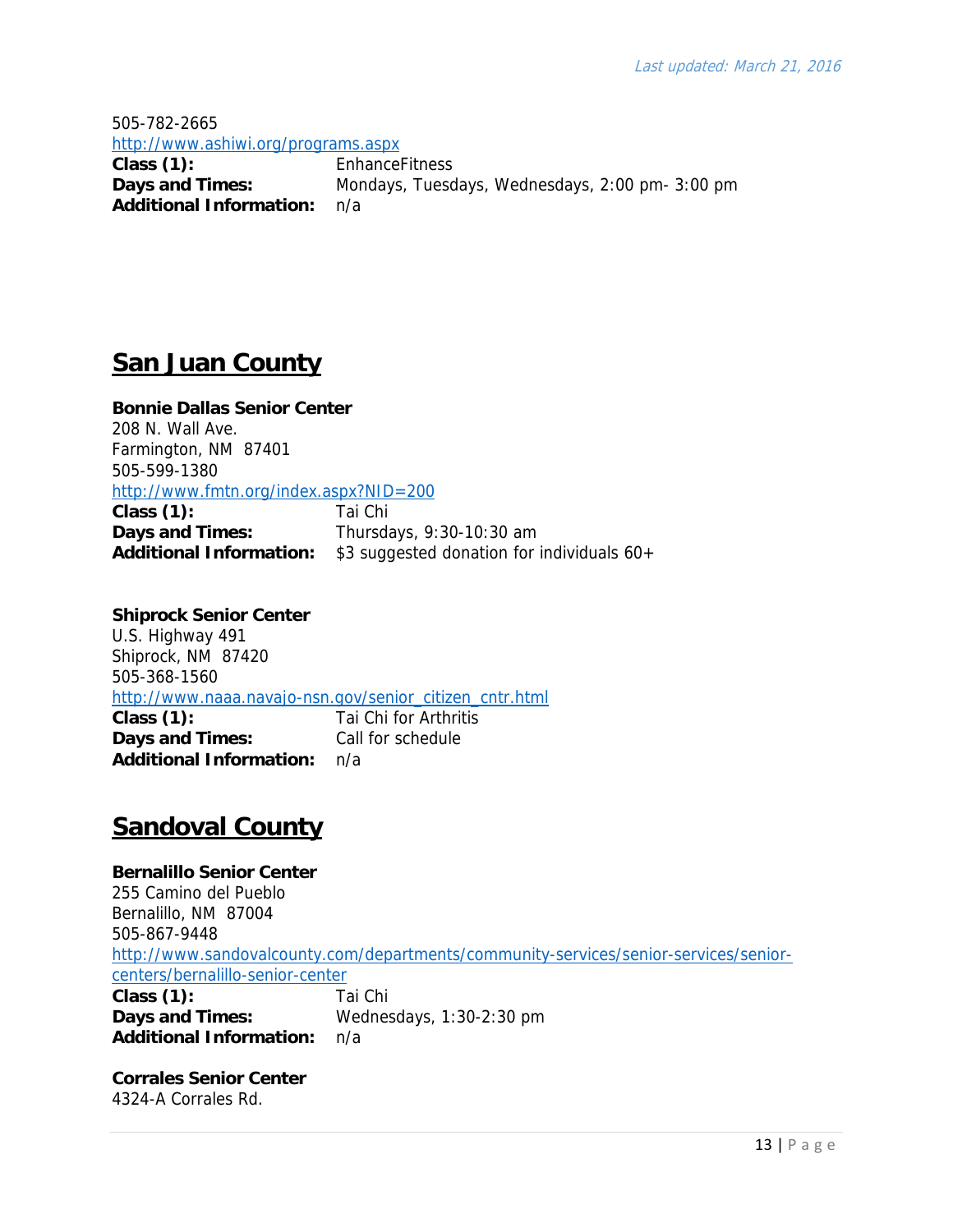Corrales, NM 87048 505-897-3818 http://www.sandovalcounty.com/departments/community-services/senior-services/seniorcenters/corrales-senior-center **Class (1):** Tai Chi **Days and Times:** Mondays, 3:30-4:30 pm **Additional Information:** n/a

### **Meadowlark Senior Center**

4330 Meadowlark Lane SE Rio Rancho, NM 87124 505-891-5018 http://www.rrnm.gov/index.aspx?NID=410 **Class (1 of 2):** EnhanceFitness **Days and Times:** *Mondays, Wednesdays & Fridays, 10:00-11:00 am\** **Additional Information:** \*Class is currently full – call for registration beginning in May; cost \$10

Class (2 of 2): Tai Chi Chih **Days and Times:** Mondays **Additional Information:** Tai Chi Chih is offered as a series of classes; call for dates and times; \$22 for four classes

**Placitas Senior Center** 41 Camino de la Huertas Placitas, NM 87043 505-867-1396 http://www.sandovalcounty.com/departments/community-services/senior-services/seniorcenters/placitas-senior-center **Class (1 of 2):** EnhanceFitness **Days and Times:** Tuesdays, Thursdays & Fridays, 12:00-1:00 pm

**Class (2 of 2):** Tai Chi **Days and Times:** Wednesdays, 3:30-4:30 pm **Additional Information:** n/a

### **Santa Fe County**

**Genoveva Chavez Community Center**  3221 Rodeo Rd. Santa Fe, NM 87507 505-955-4000 http://www.chavezcenter.com/calendar/week/fitness

**Class (1):** Tai Chi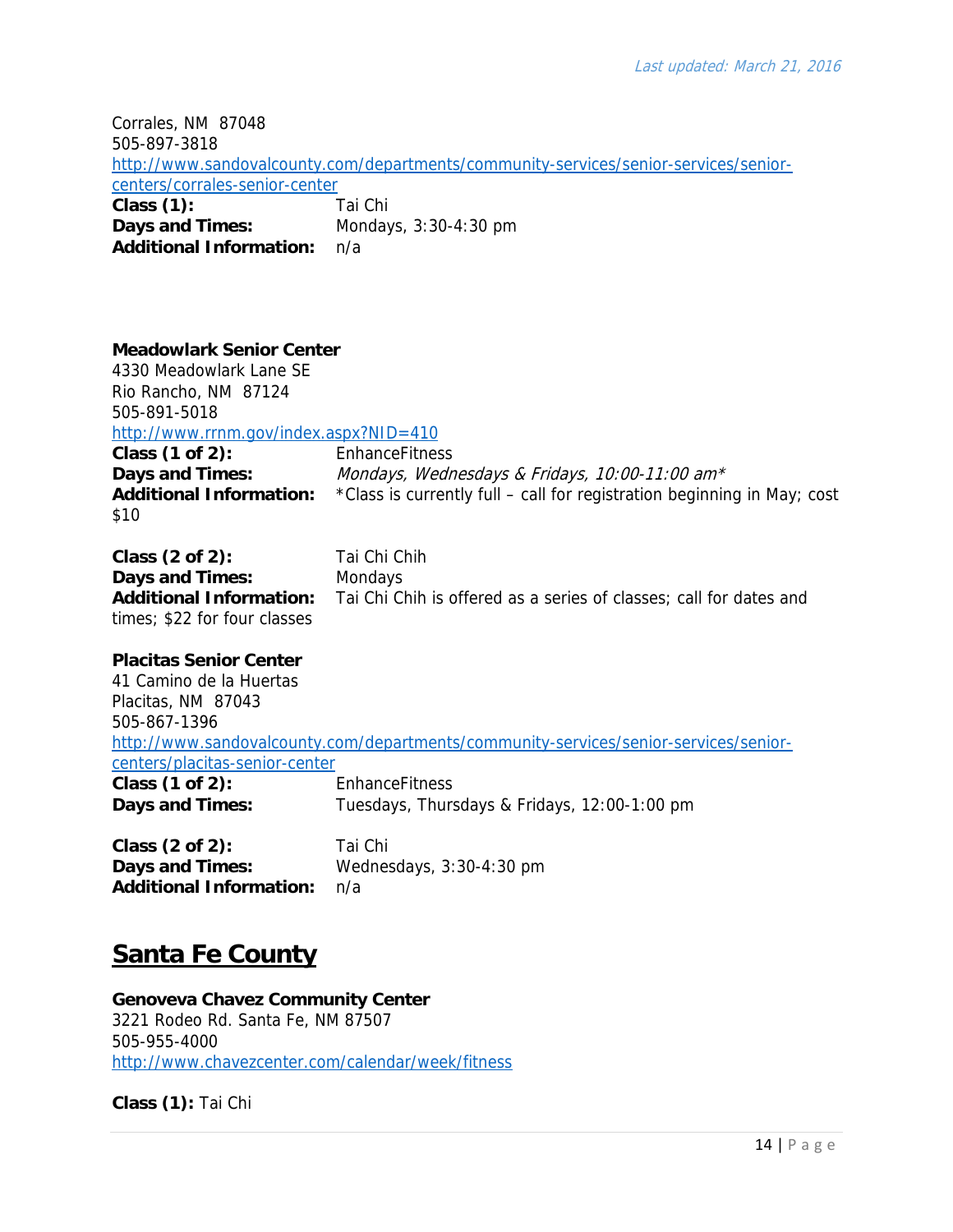### **Days & Times:** Call for Schedule

#### **Ken and Patty Adam Senior Center**

16 Avenida Torreon Santa Fe, NM 87508 505-466-1039 http://www.santafecountynm.gov/community\_services/seniors

| Class (1 of 3):             | Standard Tai Chi          |
|-----------------------------|---------------------------|
| <b>Days and Times:</b>      | Wednesdays 10:00-11:00 am |
| Class $(2 \text{ of } 3)$ : | Standard Tai Chi          |
| <b>Days and Times:</b>      | Thursdays, 8:30-9:30 am   |
| Class $(3 of 3)$ :          | Chair Tai Chi             |

| Class (3 of 3):                | Unair Tai Uni           |
|--------------------------------|-------------------------|
| Days and Times:                | Mondays, 10:30-11:30 am |
| <b>Additional Information:</b> | n/a                     |

#### **Mary Ester Gonzales Senior Center**

1121 Alto Street Santa Fe, NM 87501 505-955-4721 http://www.santafenm.gov/division\_of\_senior\_services **Class (1 of 2):** Tai Chi Days and Times: Tuesdays & Thursdays, 8:15-9:15 am

**Class (2 of 2):** EnhanceFitness **Days and Times:** Mondays, Wednesdays & Fridays, 9:30-10:30 am **Additional Information:** No cost

### **Pasatiempo Senior Center**

664 Alta Vista St. Santa Fe, NM 87505 505-955-6433 http://www.santafenm.gov/division\_of\_senior\_services **Class (1):** Tai Chi **Days and Times:** Thursdays, 9:00-10:00 am **Additional Information:** No cost

#### **Unitarian Universalist Congregation of Santa Fe**

107 W. Barcelona Rd. Santa Fe, NM 87505 http://www.uusantafe.org/ Class (1): Fall Prevention Class (Steady As You Go) **Days and Times:** Tuesdays, 3:30-4:30 pm **Additional Information:** \$2 suggested donation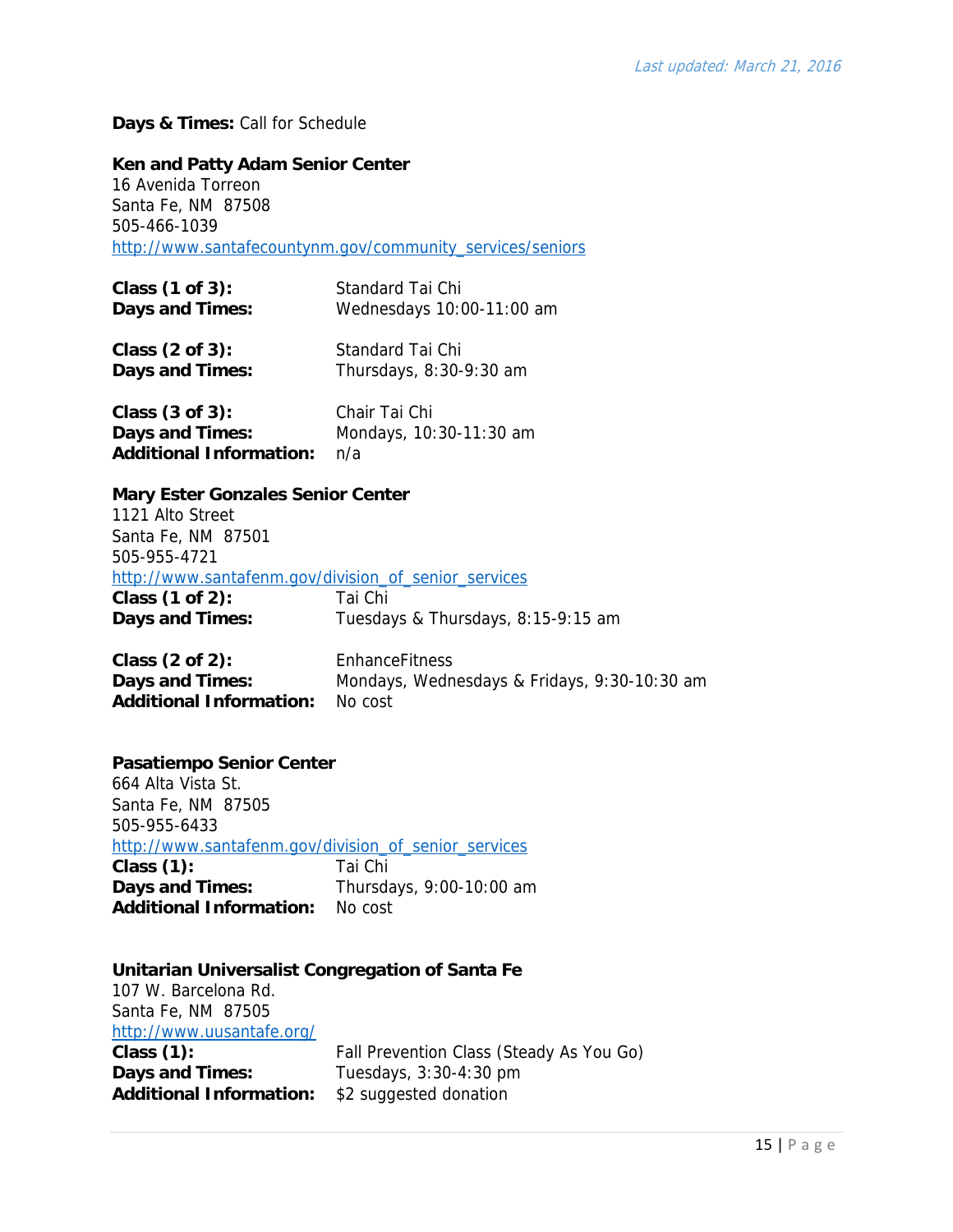# **Taos County**

#### **Phil Lovato Senior Center**

601 Lovato Place Taos, NM 87571 575-758-4091 http://www.laplaza.org/community/ancianos/services.htm **Class (1):** Tai Chi **Days and Times:** Mondays & Fridays, call for times **Additional Information:** No Cost

### **Taos Pueblo Health & Community Services**

195 Rio Lucero Rd. Taos Pueblo, NM 87571 575-758-7824 **Class (1):** EnhanceFitness paperwork

**Days and Times:** Mondays, Wednesdays & Fridays, 11:00 am-12:00 pm **Additional Information:** Should plan to arrive early for first class to fill our registration

## **Valencia County**

### **Bosque Farms Senior Center** 1190 N. Bosque Farms Loop Bosque Farms, NM 87068 505-869-5133 http://www.co.valencia.nm.us/Facilities/Facility/Details/Bosque-Farms-Senior-Center-1 **Class (1):** Tai Chi **Days and Times:** Mondays, Wednesdays & Fridays, 9:00-10:00 am **Additional Information:** n/a

### **Daniel Fernandez Youth Center**

1103 New Mexico 314 Los Lunas, NM 87031 505-839-3845 http://www.loslunasnm.gov/index.aspx?NID=112 **Class (1 of 2):** EnhanceFitness **Days and Times:** Mondays, Wednesdays & Fridays, 10:00-11:00 am **Class (2 of 2):** EnhanceFitness **Days and Times:** Mondays, Wednesdays & Fridays, 11:30 am - 12:30 pm **Additional Information:** n/a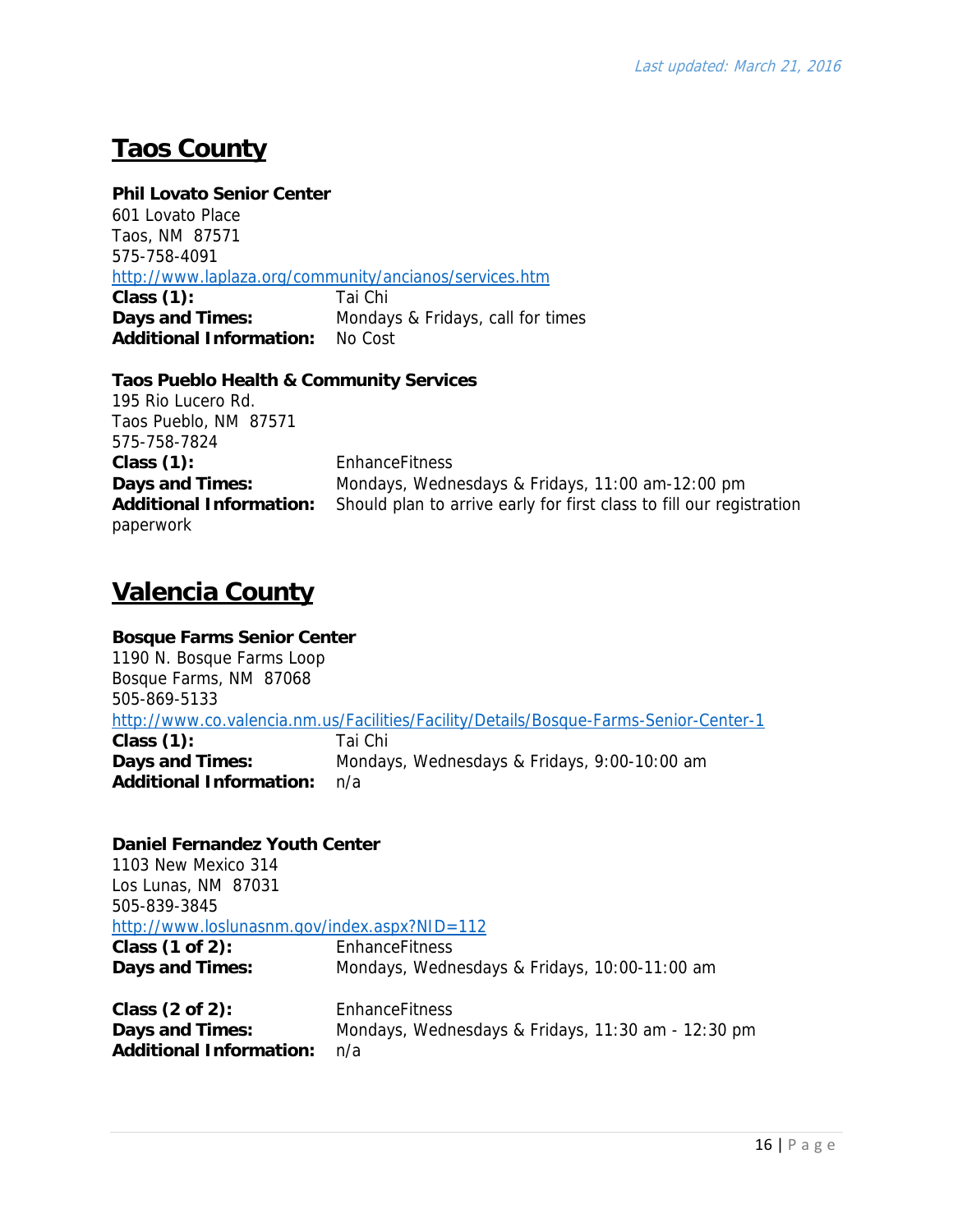**Del Rio Senior Center**

351 Rio Communities Blvd Belen, NM 87002 505-864-7500 http://www.co.valencia.nm.us/Facilities/Facility/Details/Del-Rio-Senior-Center-4 **Class (1 of 2):** Tai Chi Enhanced with Self Defense **Days and Times:** Tuesdays, 10:00-11:00 am

**Class (2 of 2):** Tai Chi **Days and Times:** Fridays, 9:30-10:30 am **Additional Information:** n/a

**Fred Luna Multi-Generational Center** 

197 Don Pasqual Los Lunas, NM 87031 505-839-3853 http://www.loslunasnm.gov/index.aspx?nid=296 **Class (1):** Tai Chi **Days and Times:** Call for schedule **Additional Information:** n/a